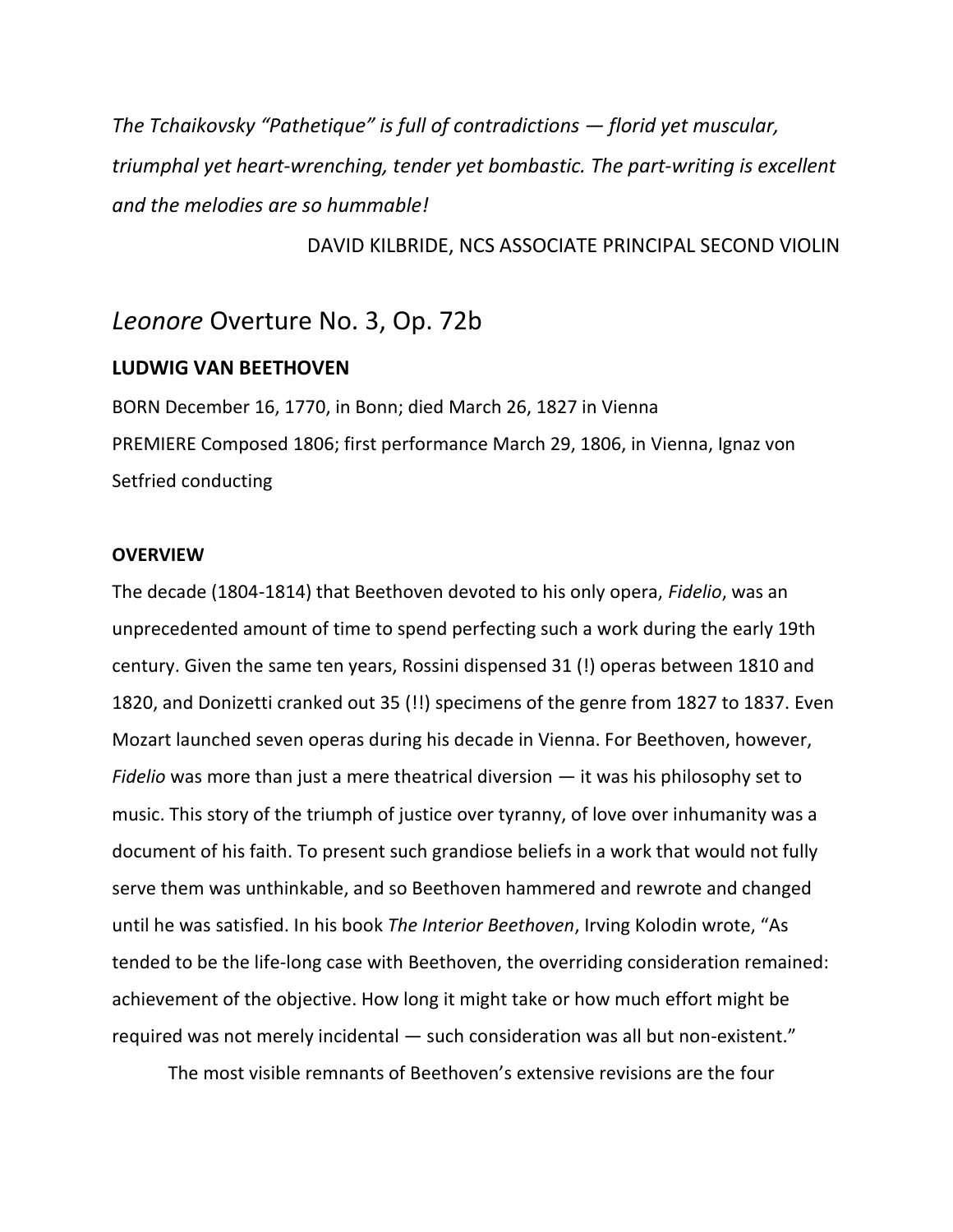overtures he composed, the only instance in the history of music in which a composer generated so many curtain-raisers for a single opera. The first version of the opera, written between January 1804 and early autumn 1805, was initially titled *Leonore* after the heroine, who courageously rescues her husband from his wrongful incarceration. For that production, Beethoven wrote the Overture in C major now known as the *Leonore* No. 1, utilizing themes from the opera. The composer's friend and early biographer Anton Schindler recorded that Beethoven rejected that first attempt after hearing it privately performed at Prince Lichnowsky's palace before the premiere. (Another theory, supported by recent detailed examination of the paper on which the sketches for the piece were made, holds that this work was written in 1806-1807 for a projected performance of the opera in Prague which never took place, thus making *Leonore* No. 1 the third of the *Fidelio* overtures.) He composed a second Overture in C Major, *Leonore* No. 2, and that piece was used at the first performance, on November 20, 1805. (The management of Vienna's Theatre an der Wien, site of the premiere, insisted on changing the opera's name from *Leonore* to *Fidelio* to avoid confusion with Ferdinand Paër's *Leonore*.) The opera foundered. Not only was the audience, largely populated by French officers of Napoleon's army, which had invaded Vienna exactly one week earlier, unsympathetic, but also there were problems in *Fidelio*'s dramatic structure. Beethoven was encouraged by his aristocratic supporters to rework the opera and present it again. That second version, for which the magnificent *Leonore* Overture No. 3 was written, was presented in Vienna on March 29, 1806, but met with only slightly more acclaim than its predecessor.

In 1814, some members of the Court Theater approached Beethoven, by then Europe's most famous composer, about reviving *Fidelio*. The idealistic subject of the opera had never been far from his thoughts, and he agreed to the project. The libretto was revised yet again, and Beethoven rewrote all the numbers in the opera and changed their order to enhance the work's dramatic impact. The new *Fidelio* Overture, the fourth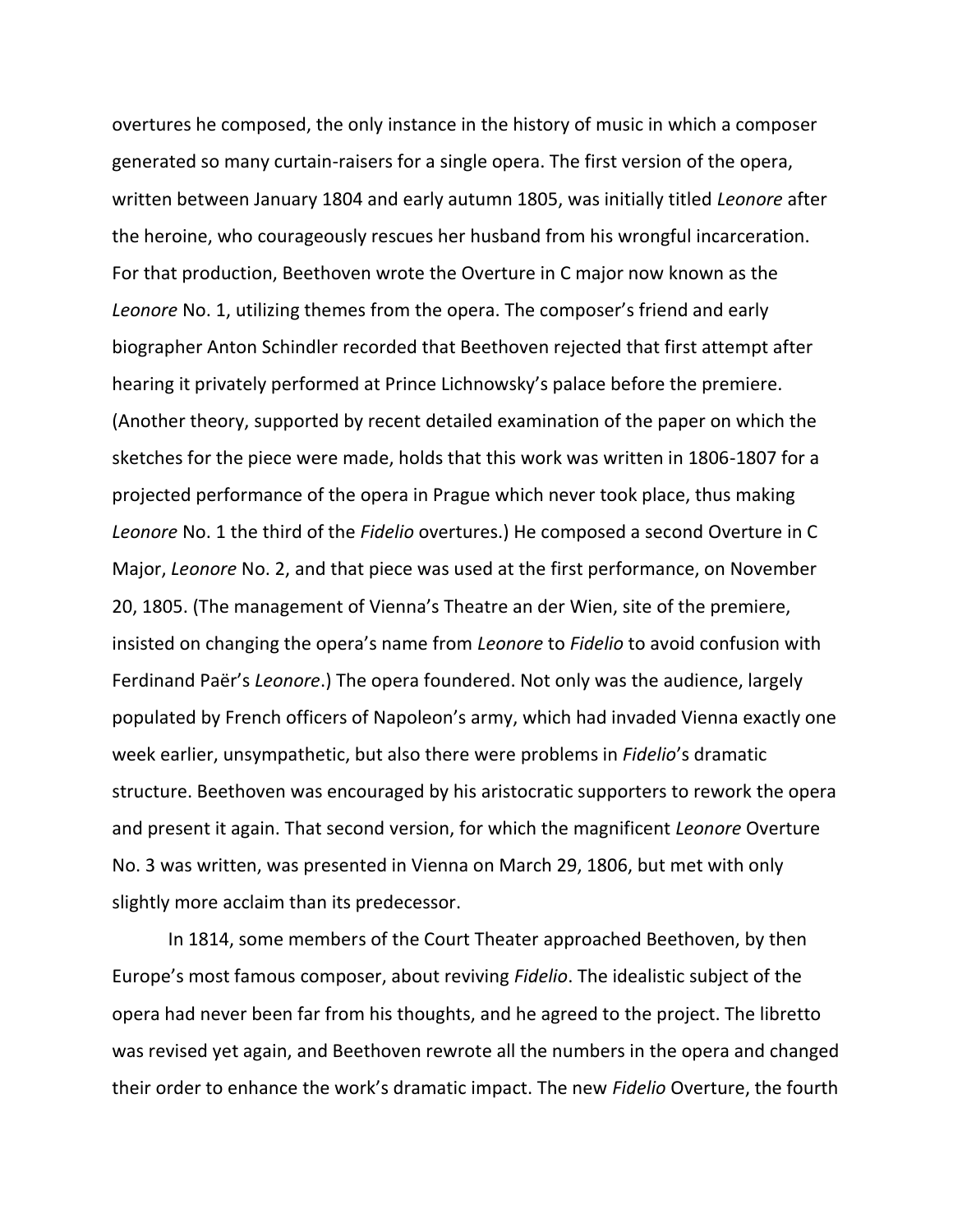he composed for his opera, was among the revisions. Beethoven realized that the earlier overtures, especially the *Leonore* No. 3, simply overwhelmed what followed ("As a curtain raiser, it almost made the raising of the curtain superfluous," judged Irving Kolodin), and, from a technical viewpoint, were in the wrong tonality to match the revised beginning of the opera. The compact *Fidelio* Overture, in E major, is now always heard to open the opera. The *Leonore* No. 3 often appears between the two scenes of Act II, a practice instituted by Otto Nicolai when he produced *Fidelio* in Vienna in the early 1840s. Both are regular entries on concert programs.

#### **WHAT TO LISTEN FOR**

The *Leonore No. 3* is one of the most magnificent overtures in the orchestral literature. It distills the essential dramatic progression of the opera into purely musical terms: the triumph of good over evil, the movement from darkness to light, from subjugation to freedom, is integral to this music. It is a musical/philosophical road Beethoven also travelled in his Fifth and Ninth Symphonies, and in this sweeping overture it is compressed into a tonal document of staggering power. The structure of the overture follows the basic sonata-allegro design, but adapted by Beethoven to fit the dramatic requirements of his subject. It begins with a broad, slow introduction, by turns lugubrious and threatening, during which the clarinets and bassoons intone the opening phrases of the aria Florestan sings in his dungeon prison. In a faster tempo, the violins present the arch-shaped main theme, which grows to a riveting climax before the entry of the complementary theme, a lyrical strain introduced quietly by flute and violins. The development section is filled with sudden dynamic changes and expressive harmonic excursions that mirror the perilous struggles of the play. Then, in an unforgettable *coup de théâtre*, a distant trumpet call signals deliverance for Florestan and his faithful Leonore. The recapitulation of the themes glows in triumph. A jubilant coda, begun with whirling scales in the strings, brings this superb work to a stirring close.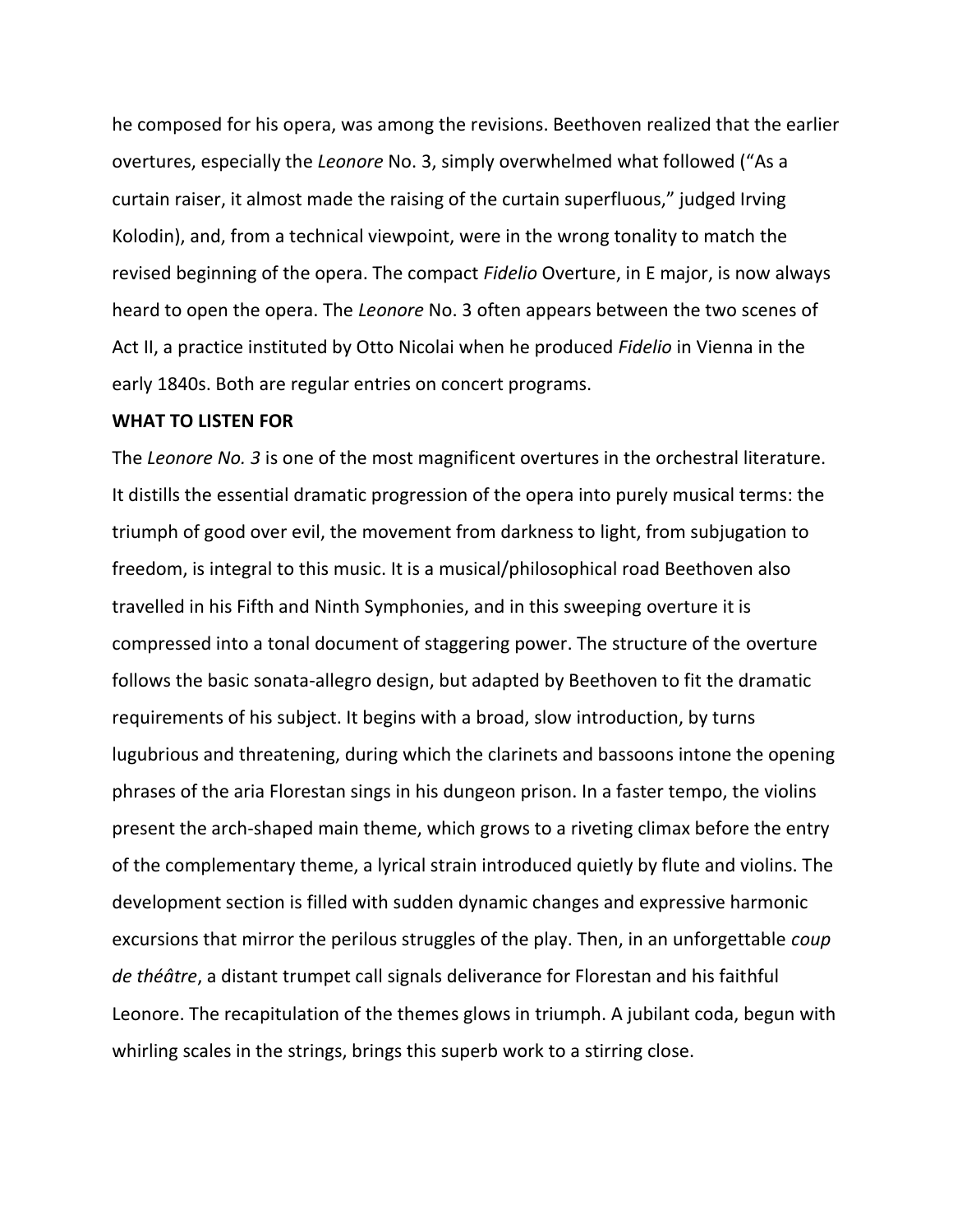## **INSTRUMENTATION**

*Two flutes, two oboes, two clarinets, two bassoons, four horns, two trumpets, three trombones, timpani, strings*

## Piano Concerto in One Movement

## **FLORENCE B. PRICE**

BORN April 9, 1887, in Little Rock, Arkansas; died June 3, 1953, in Chicago PREMIERE Composed 1933-1934, reconstructed 2011 by Trevor Weston (b. 1967); first performance: June 24, 1934, in Chicago, with the composer as soloist

## **OVERVIEW**

Florence B. Price was a musical pioneer — one of the first African-American students to graduate from the New England Conservatory of Music, the first African-American woman to have a symphonic work performed by a major American orchestra, the first winner of the composition contest sponsored by the progressive Wanamaker Foundation. Florence Beatrice Smith was born in 1887 into the prosperous and cultured family of a dentist in Little Rock, Arkansas, and received her first piano lessons from her mother, a schoolteacher and singer; Florence first played in public when she was four. She later also took up organ and violin, and at age fourteen was admitted to the New England Conservatory of Music in Boston, where she studied with George Chadwick and Frederick Converse, two of their generation's leading composers; wrote her first string trio and a symphony (now lost); and graduated in 1907 with honors for both an artist diploma in organ and a teaching certificate. She returned to Arkansas, where she taught at Arkadelphia Academy and Shorter College before being appointed music department chair at Clark University in Atlanta in 1910. She returned to Little Rock two years later to marry attorney Thomas J. Price, and left classroom teaching to devote herself to raising two daughters, giving private instruction in violin, organ, and piano, and composing.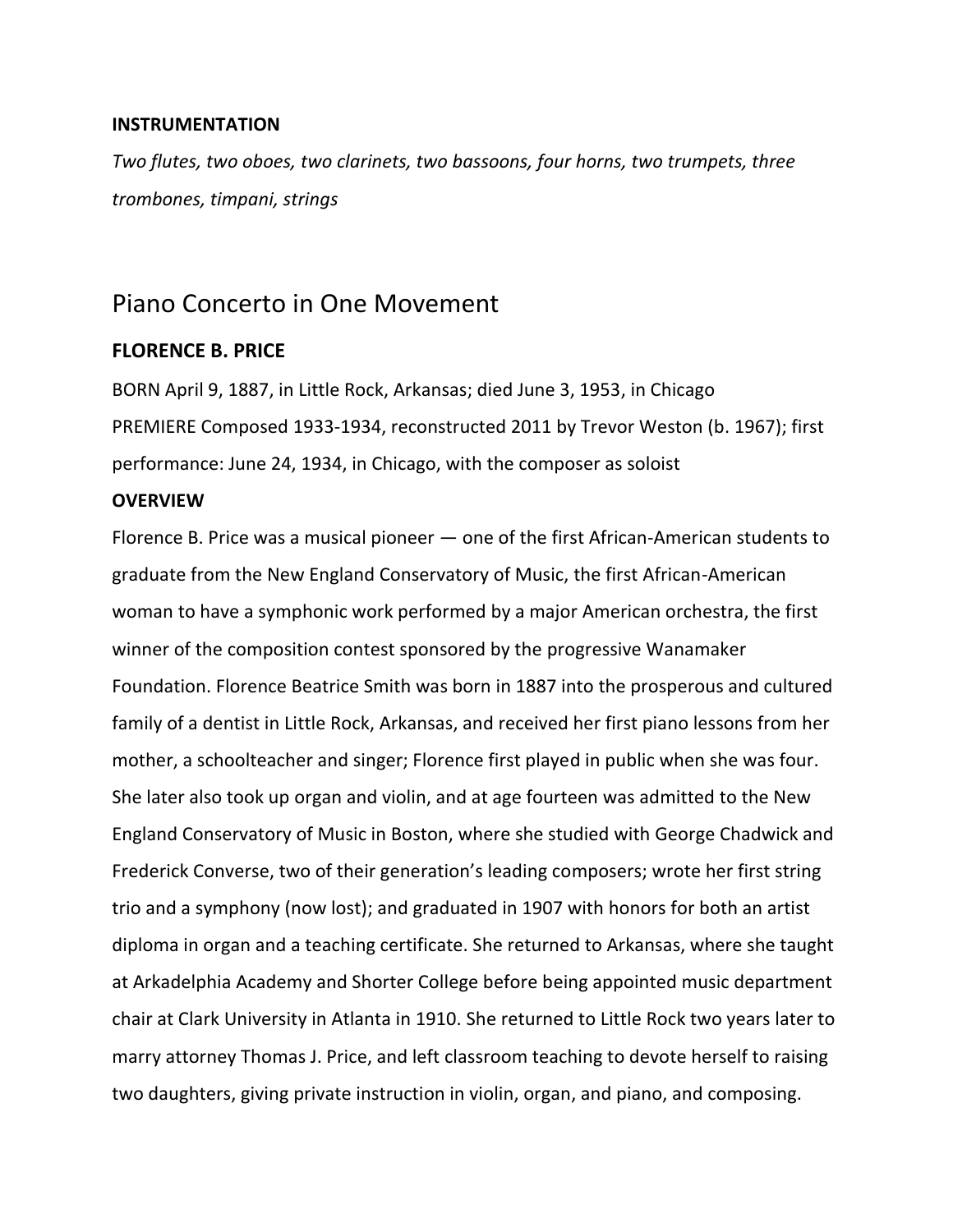In 1927, following racial unrest in Arkansas that included a lynching, the Price family moved to Chicago. Florence studied composition, orchestration, organ, languages, and liberal arts at various schools with several of the city's leading musicians and teachers, and published four pieces for piano soon after settling there. She was also a frequent guest at the home of physician Dr. Monroe Alpheus Majors and organist and music teacher Estelle C. Bonds, and became both friend and teacher to their gifted daughter, Margaret. In 1932, Price and Bonds (then just nineteen) won respectively first and second prize in the Wanamaker Foundation Composition Competition, Price for her Symphony in E Minor and Piano Sonata and Bonds for her song *Sea Ghost*. The performance of Price's Symphony on June 15, 1933 by the Chicago Symphony Orchestra, conducted by Frederick Stock, was the first by a major American orchestra of a symphonic work by an African-American woman; the CSO repeated the performance at the Chicago World's Fair later that year. She continued to compose prolifically three more symphonies and two more piano concertos, a violin concerto, chamber, piano and organ pieces, songs, spiritual arrangements, jingles for radio commercials and received numerous performances; her arrangement of the spiritual *My Soul's Been Anchored in the Lord* was chosen by Marian Anderson to close her historic concert at the Lincoln Memorial in Washington, D.C. on April 9, 1939. Florence Price died in Chicago on June 3, 1953.

Price was encouraged by Frederick Stock, conductor of the remarkably successful premiere of her Symphony in E Minor, to write a Piano Concerto and appear as soloist in its first performance. She began the work in October 1933, finished the score the following spring, and gave its premiere on June 24, 1934, at a concert celebrating the 67th commencement of the Chicago Musical College, where Price was then a graduate student, with the school's orchestra. She scored another success with the Concerto which, according to a reviewer for the *Chicago Tribune*, "aside from its technical perfections, disclosed thematic substance rich in syncopated and spiritual colors" — and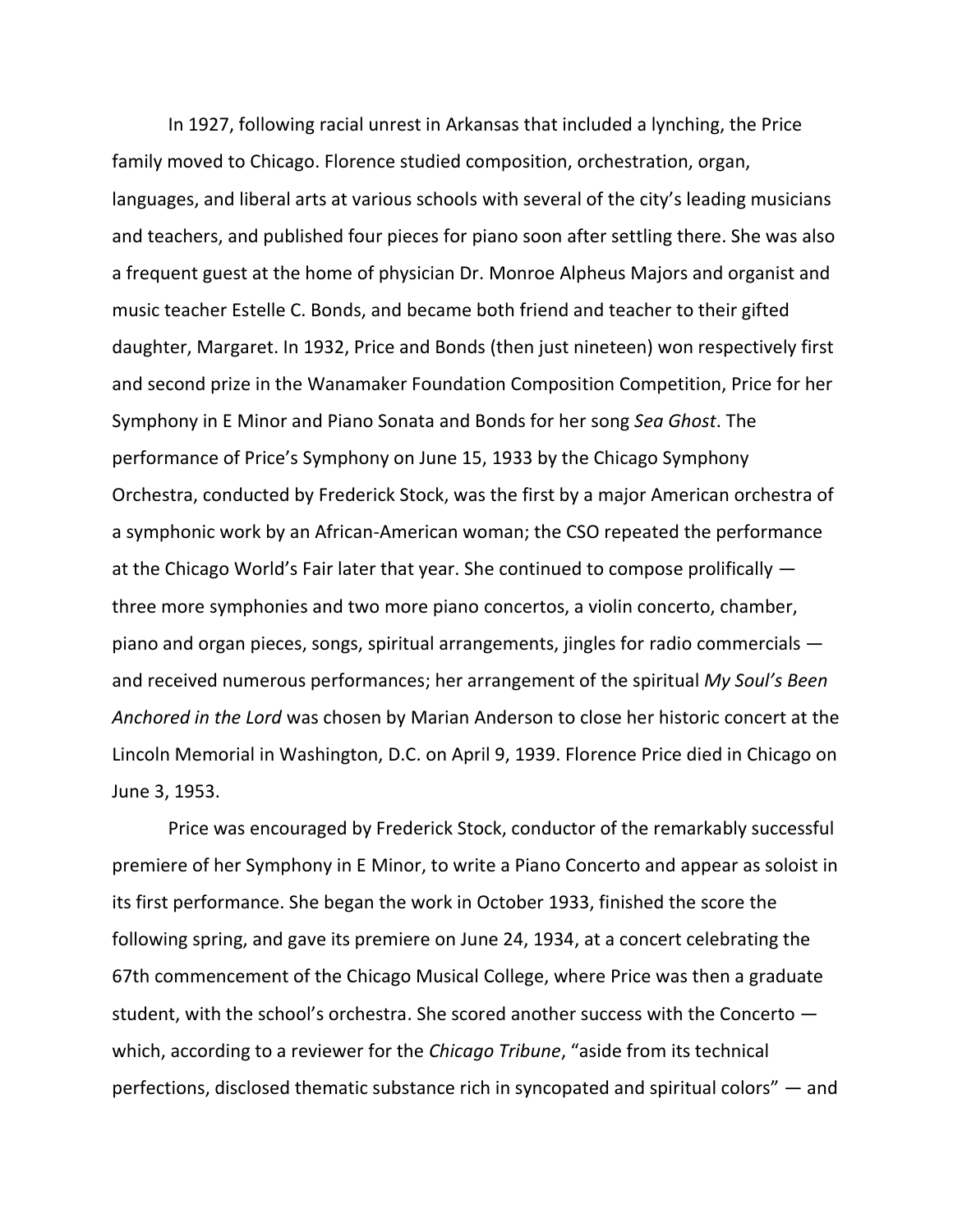two months later she played the piece in a two-piano arrangement at the annual convention of the National Association of Negro Musicians in Pittsburgh; it was heard again on October 12, 1934, when her protégé Margaret Bonds was soloist in a performance with the Women's Symphony Orchestra of Chicago at the city's Century of Progress Exhibition. There were apparently no further performances of the Concerto in its original orchestral form during the composer's lifetime. The full orchestral score was lost, but the music survived in manuscripts of the solo part with an orchestral reduction, arrangements for two and three pianos, and a partial set of parts for the instruments. Those materials came into the archives of the Center for Black Music Research at Chicago's Columbia College, which commissioned composer and Drew University professor Trevor Weston to reconstruct the Concerto's performance materials from them. Pianist Karen Walwyn and conductor Leslie Dunner gave the first performance of Price's reconstructed Piano Concerto with the Center's New Black Music Repertory Ensemble on February 17, 2011, and recorded it for Albany Records a month later.

### **WHAT TO LISTEN FOR**

Price's Piano Concerto is in a single movement divided into three distinct sections — *Moderato*, *Adagio*, *Allegretto* — that approximate the scale and form of the traditional genre. The serious mood of the opening *Moderato* is established by the wind instruments, which introduce the modally-inflected motive that provides much of the thematic material for the first section. A piano cadenza leads to the entry of the full orchestra and further development of the modal motive. The *Moderato*'s emotional and thematic content are given formal balance by an episode based on a march-like melody in a brighter key, but the stern music soon resumes and leads to a full cadence and a brief pause. After a few transitional phrases in the strings, the poignant, lyrical *Adagio* begins with a "call" from the oboe followed by a "response" from the piano, recalling a common structure in African-American folk music. The finale is based on the *juba*, an antebellum folk dance that involves foot-tapping, hand-clapping, and thigh-slapping, all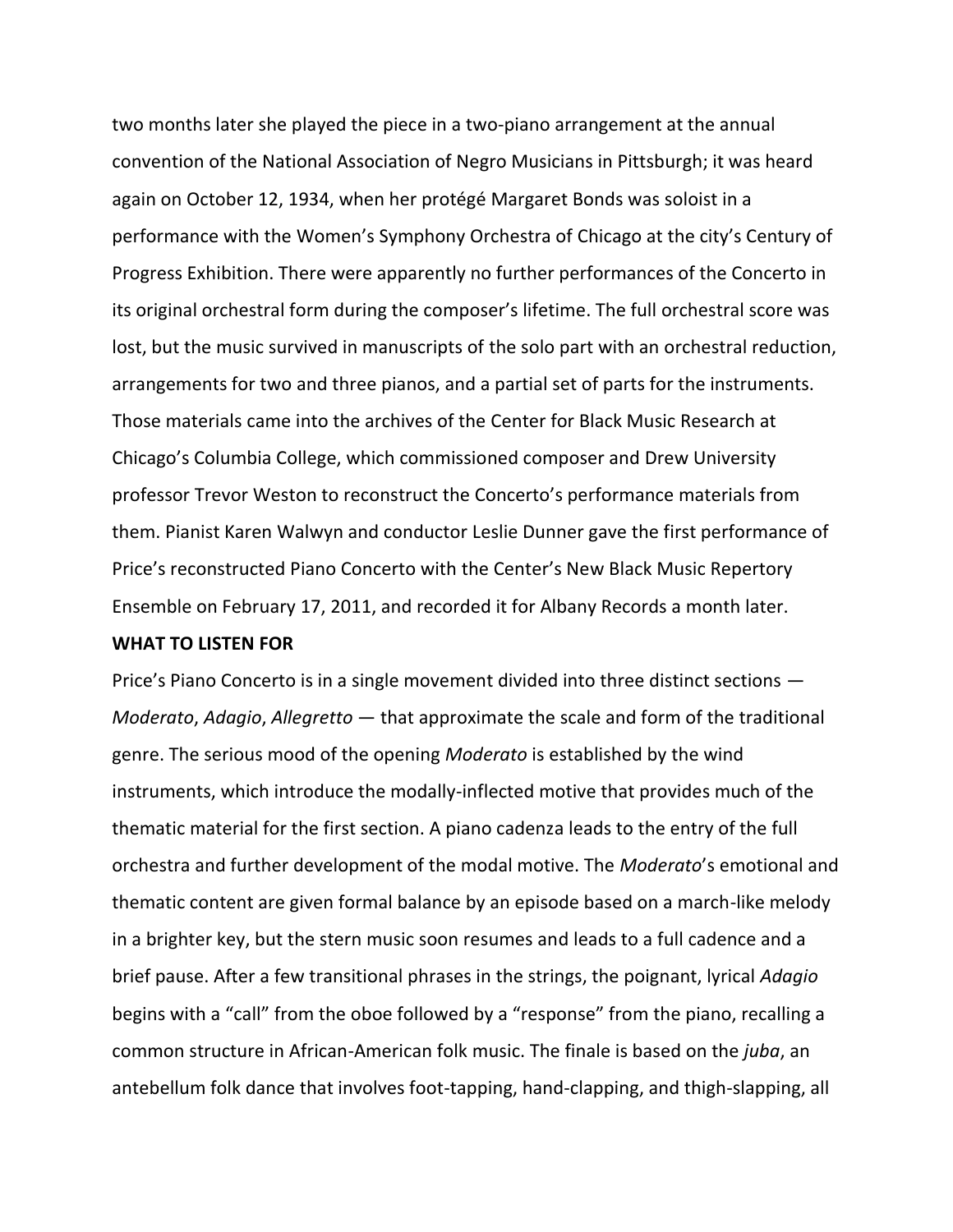in precise rhythm. (Such "body sounds" were a musical necessity, since slaves were forbidden by their owners from having drums for fear they might be used to send coded signals.) Price said that the rhythmic element in African-American music is of "preeminent importance. In the dance, it is a compelling, onward-sweeping force that tolerates no interruption," a quality joyously manifested in the closing section of her Piano Concerto.

## **INSTRUMENTATION**

*Solo piano, two flutes, two oboes, two clarinets, two bassoons, four horns, two trumpets, two trombones, timpani, percussion, strings*

# Symphony No. 6 in B minor, Op. 74, "Pathétique"

## **PIOTR ILYICH TCHAIKOVSKY**

BORN May 7, 1840 in Votkinsk, Russia; died November 6, 1893 in St. Petersburg) PREMIERE Composed 1893, first performance October 28, 1893, in St. Petersburg, conducted by the composer

#### **OVERVIEW**

Tchaikovsky died in 1893, at the age of only 53. His death was long attributed to the accidental drinking of a glass of unboiled water during a cholera outbreak, but that theory has been questioned in recent years with the alternate explanation that he was forced to take his own life because of a homosexual liaison with the underage son of a noble family. Though the manner of Tchaikovsky's death is incidental to the place of his Sixth Symphony in music history, the fact of it is not.

Tchaikovsky conducted his B-minor symphony for the first time only a week before his death. It was given a cool reception by musicians and public, and his frustration was multiplied when discussion of the work was avoided by the guests at a dinner party following the concert. Three days later, however, his mood seemed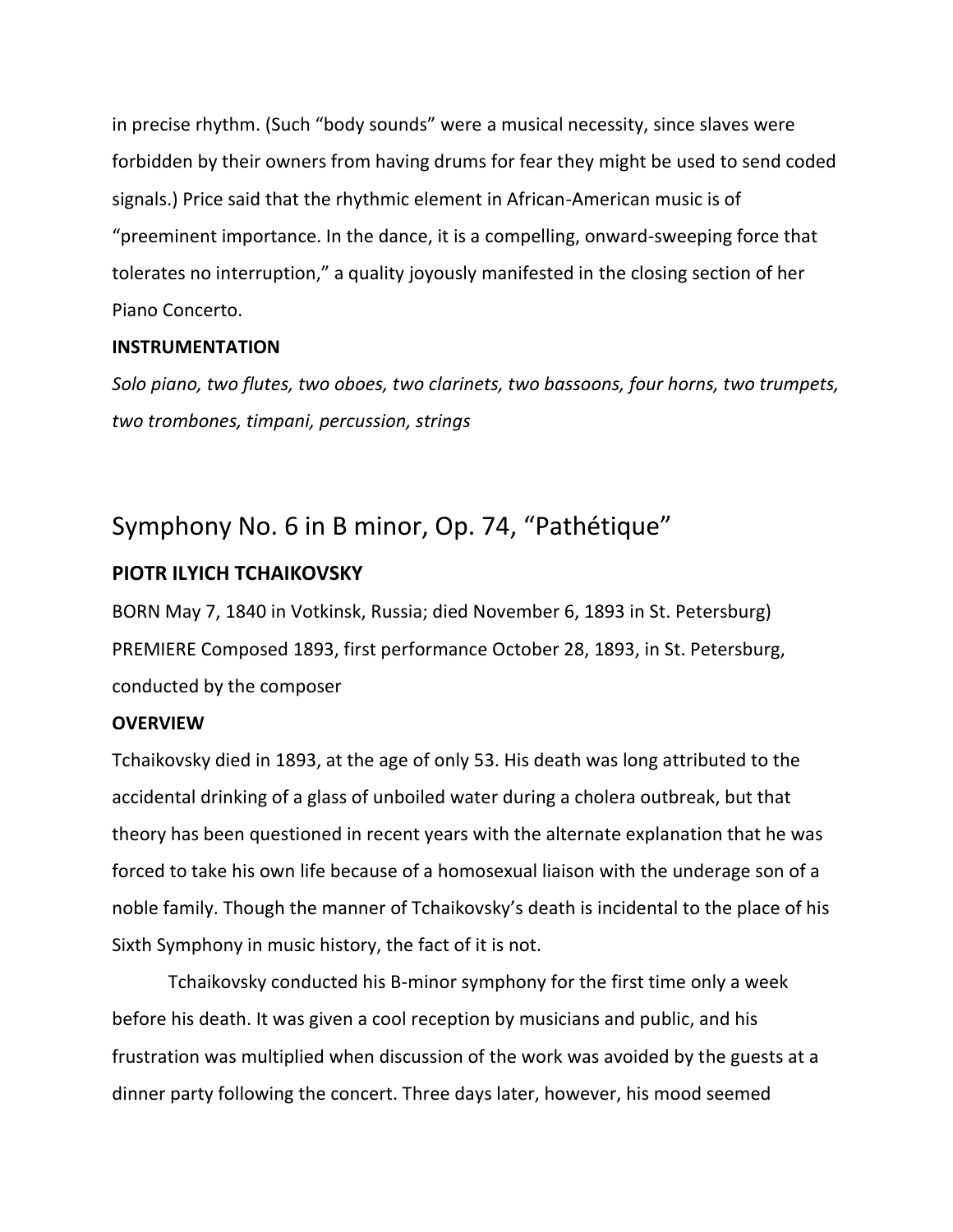brighter and he told a friend that he was not yet ready to be snatched off by death, "that snubbed-nose horror. I feel that I shall live a long time." He was wrong. The evidence of the manner of his death is not conclusive, but what is certain is the overwhelming grief and sense of loss felt by music lovers in Russia and abroad as the news of his passing spread. Memorial concerts were planned. One of the first was in St. Petersburg on November 18th, only twelve days after he died. Eduard Napravnik conducted the Sixth Symphony on that occasion, and it was a resounding success. The "Pathétique" was wafted by the winds of sorrow across the musical world, and became  $-$  and remains  $-$  one of the most popular symphonies ever written, the quintessential expression of tragedy in music.

In examining the Sixth Symphony, whether as performer or listener, care must be taken not to allow pathos to descend into bathos. It is virtually certain that Tchaikovsky was not anticipating his own death in this work. For most of 1893, his health and spirits were good, he was enjoying an international success unprecedented for a Russian composer, and work on the new Symphony was going well. He wrote to his nephew Vladimir Davidov in February that he was composing "with such ardor that in less than four days I have completed the first movement, while the remainder is clearly outlined in my head." Tchaikovsky was pleased with the finished work. "I give you my word of honor that never in my life have I been so contented, so proud, so happy, in the knowledge that I have written a good piece," he told his publisher, Jurgenson, as soon as he had finished the score in August. The somber message of the music, therefore, seems not to have been a reflection of the moods and events of Tchaikovsky's last months.

The music of the "Pathétique" is a distillation of the strong residual strain of melancholy in Tchaikovsky's personality, rather than a mirror of his daily feelings and thoughts. Though he admitted there was a program for the Symphony, he refused to reveal it. "Let him guess it who can," he told Vladimir Davidov. A cryptic note discovered years later among his sketches suggests that the first movement was "all impulsive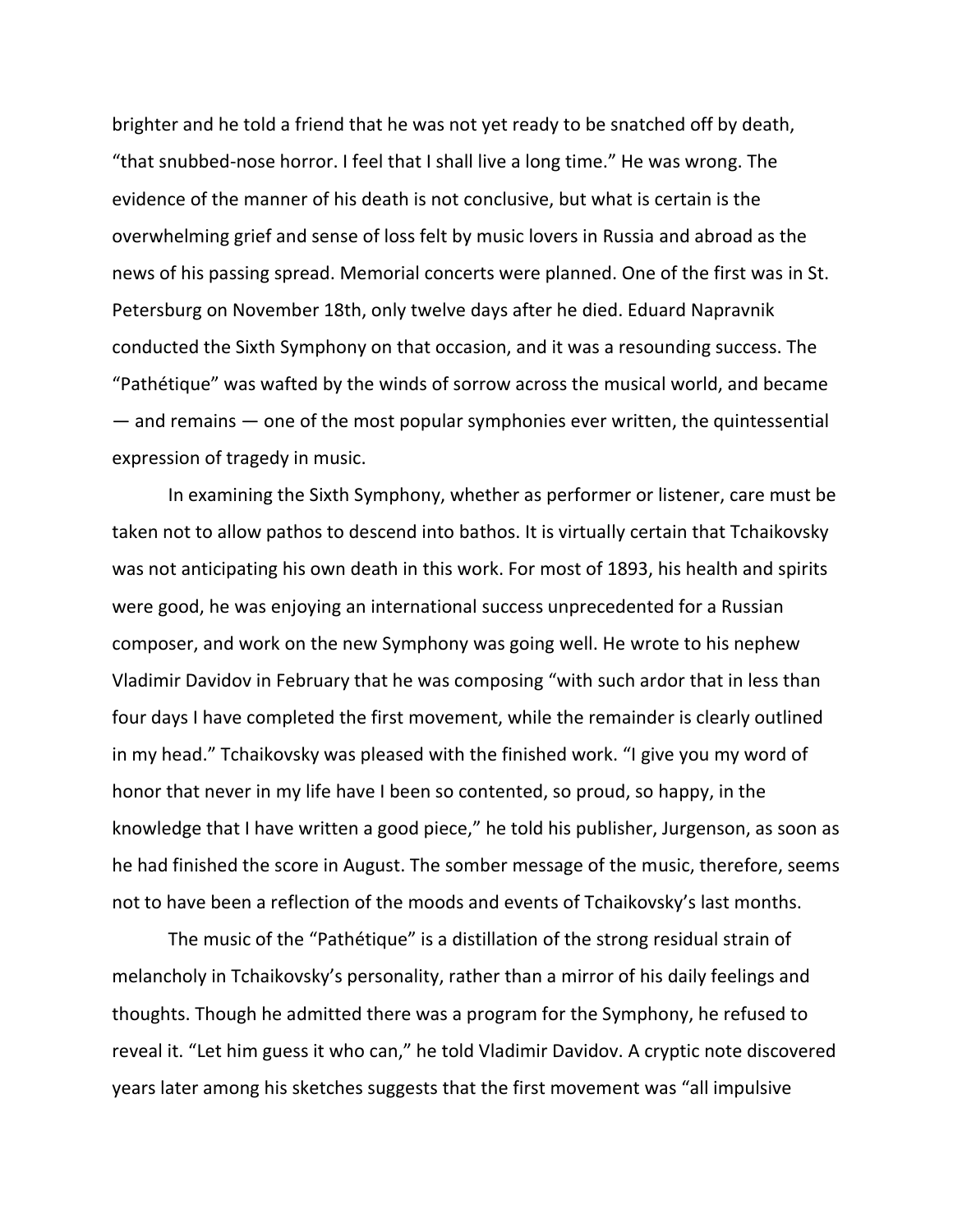passion; the second, love; the third, disappointments; the fourth, death — the result of collapse." It is not clear, however, whether this précis applied to the finished version of the work, or was merely a preliminary, perhaps never-realized, plan. That Tchaikovsky at one point considered the title "Tragic" for the score gives sufficient indication of its prevailing emotional content.

The title "Pathétique" was suggested to Tchaikovsky by his elder brother, Modeste. In his biography of Peter, Modeste recalled that they were sitting around a tea table one evening after the premiere, and the composer was unable to settle on an appropriate designation for the work before sending it to the publisher. The sobriquet "Pathétique" popped into Modeste's mind, and Tchaikovsky pounced on it immediately: "Splendid, Modi, bravo. 'Pathétique' it shall be." This title has always been applied to the Symphony, though the original Russian word carries a meaning closer to "passionate" or "emotional" than to the English "pathetic."

#### **WHAT TO LISTEN FOR**

The Symphony opens with a slow introduction dominated by the sepulchral intonation of the bassoon, whose melody, in a faster tempo, becomes the impetuous first theme of the exposition. Additional instruments are drawn into the symphonic argument until the brasses arrive to crown the movement's first climax. The tension subsides into silence before the yearning second theme appears, "like a recollection of happiness in time of pain," according to American musicologist Edward Downes. The tempestuous development section, intricate, brilliant and the most masterful thematic manipulation in Tchaikovsky's output, is launched by a mighty blast from the full orchestra. The recapitulation is more condensed, vibrantly scored, and intense in emotion than the exposition. The major tonality achieved with the second theme is maintained until the hymnal end of the movement.

Tchaikovsky referred to the second movement as a scherzo, though its 5/4 meter gives it more the feeling of a waltz with a limp. This music's rhythmic novelty must have